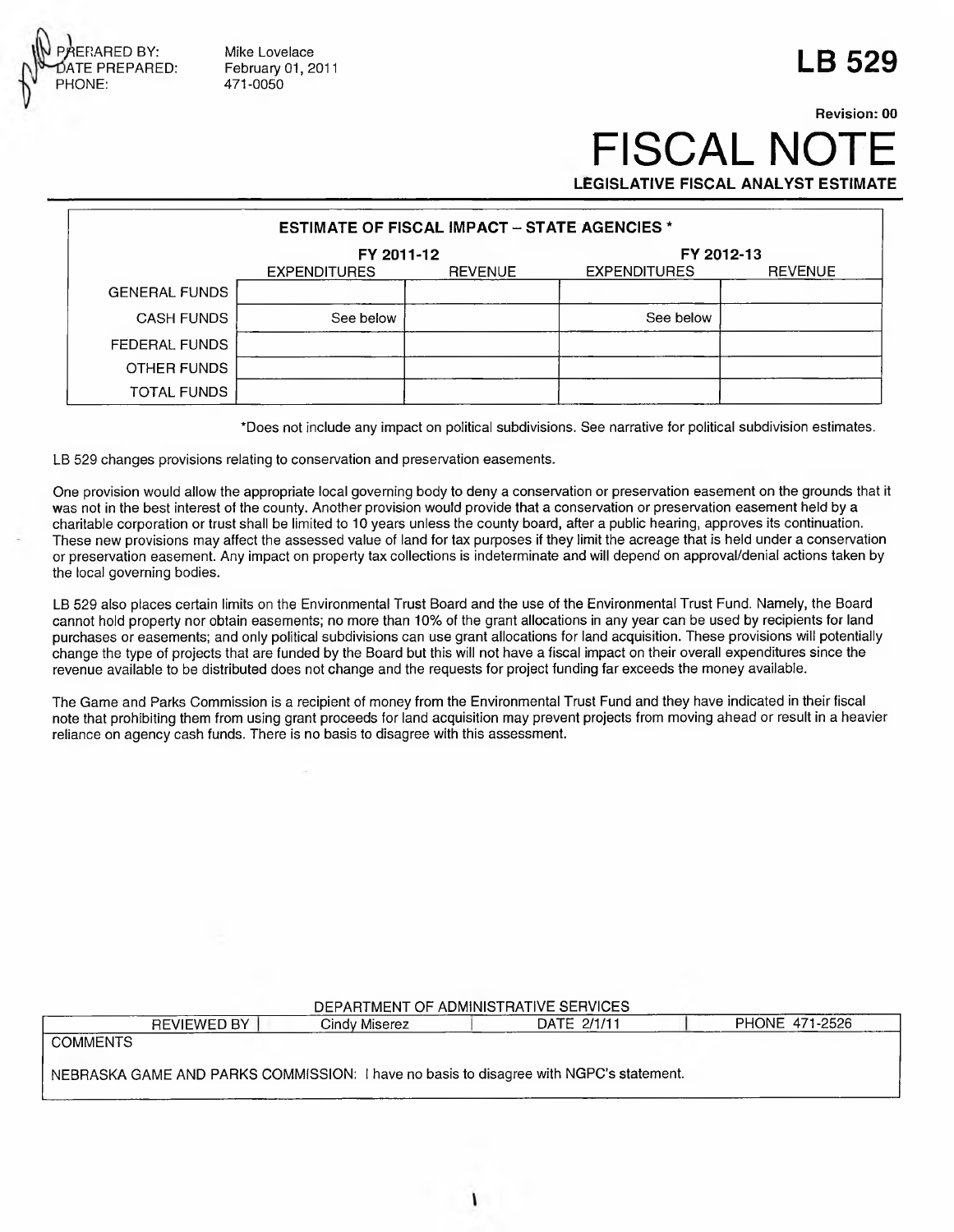| $\sim$<br>$\sim$                                                                                              |                                                                                                   |                    |                           | RECETVED                            | 2011             |
|---------------------------------------------------------------------------------------------------------------|---------------------------------------------------------------------------------------------------|--------------------|---------------------------|-------------------------------------|------------------|
|                                                                                                               | Please complete ALL (5) blanks in the first three lines.                                          |                    |                           |                                     |                  |
| LB <sup>(1)</sup><br>529                                                                                      | <b>FISCAL NOTE</b>                                                                                |                    |                           | $FEB - 12011$                       |                  |
|                                                                                                               | State Agency OR Political Subdivision Name: (2)                                                   |                    | Game and Parks Commission | LEGISLATIVE FISCAL                  |                  |
| Prepared by: (3)                                                                                              | Patrick H. Cole                                                                                   | Date Prepared: (4) | January 30, 2011          | Phone: (5)                          | $(402)$ 471-5523 |
|                                                                                                               | ESTIMATE PROVIDED BY STATE AGENCY OR POLITICAL SUBDIVISION<br>FY 2011-2012<br><b>EXPENDITURES</b> | <b>REVENUE</b>     |                           | FY 2012-2013<br><b>EXPENDITURES</b> | <b>REVENUE</b>   |
| <b>GENERAL FUNDS</b><br><b>CASH FUNDS</b><br><b>FEDERAL FUNDS</b><br><b>OTHER FUNDS</b><br><b>TOTAL FUNDS</b> |                                                                                                   |                    |                           |                                     |                  |

**Return by date specified or 72 hours prior to public hearing, whichever is earlier.**

**Explanation of Estimate:**

The proposed legislation makes changes to provisions related to conservation and preservation easements. It requires that written notice be given to entities that levy taxes on property subject to an easement, identifying the fiscal impact of the easement (e.g. change of classification or removal from tax roll). It also adds 'the best interest of the county' as prerequisite for approval of an easement by the appropriate governing body dealing with land-use planning. Conservation or preservation easements held by a charitable corporation or trust would be limited to ten year terms, subject to reauthorization by the county board. These changes would not have a direct fiscal impact on the Commission, but could have an indirect impact if conservation and preservation easements held by individuals and/or charitable corporations were too difficult to obtain and thus affect potential important wildlife population and/or habitat management benefits.

The bill also prohibits the Environmental Trust from holding property in fee or easement and limits its grant allocation for land purchases and easements to no more than ten percent of any years allocation. It also limits grant allocations for land acquisition to political subdivisions. Historically such grants have been made to conservation organizations. No fiscal impact is determinable, beyond the 10% limitation. Continued next page.

## **MAJOR OBJECTS OF EXPENDITURE**

| <b>Personal Services</b> |                            |           |                     |                     |
|--------------------------|----------------------------|-----------|---------------------|---------------------|
|                          | <b>NUMBER OF POSITIONS</b> |           | 2011-2012           | 2012-2013           |
| <b>POSITION TITLE</b>    | 11-12                      | $12 - 13$ | <b>EXPENDITURES</b> | <b>EXPENDITURES</b> |
|                          |                            |           |                     |                     |
|                          |                            |           |                     |                     |
|                          |                            |           |                     |                     |
|                          |                            |           |                     |                     |
|                          |                            |           |                     |                     |
|                          |                            |           |                     |                     |
|                          |                            |           |                     |                     |
|                          |                            |           |                     |                     |
|                          |                            |           |                     |                     |
|                          |                            |           |                     |                     |

Limiting grants for land acquisition to political subdivisions would eliminate the Commission's ability to secure